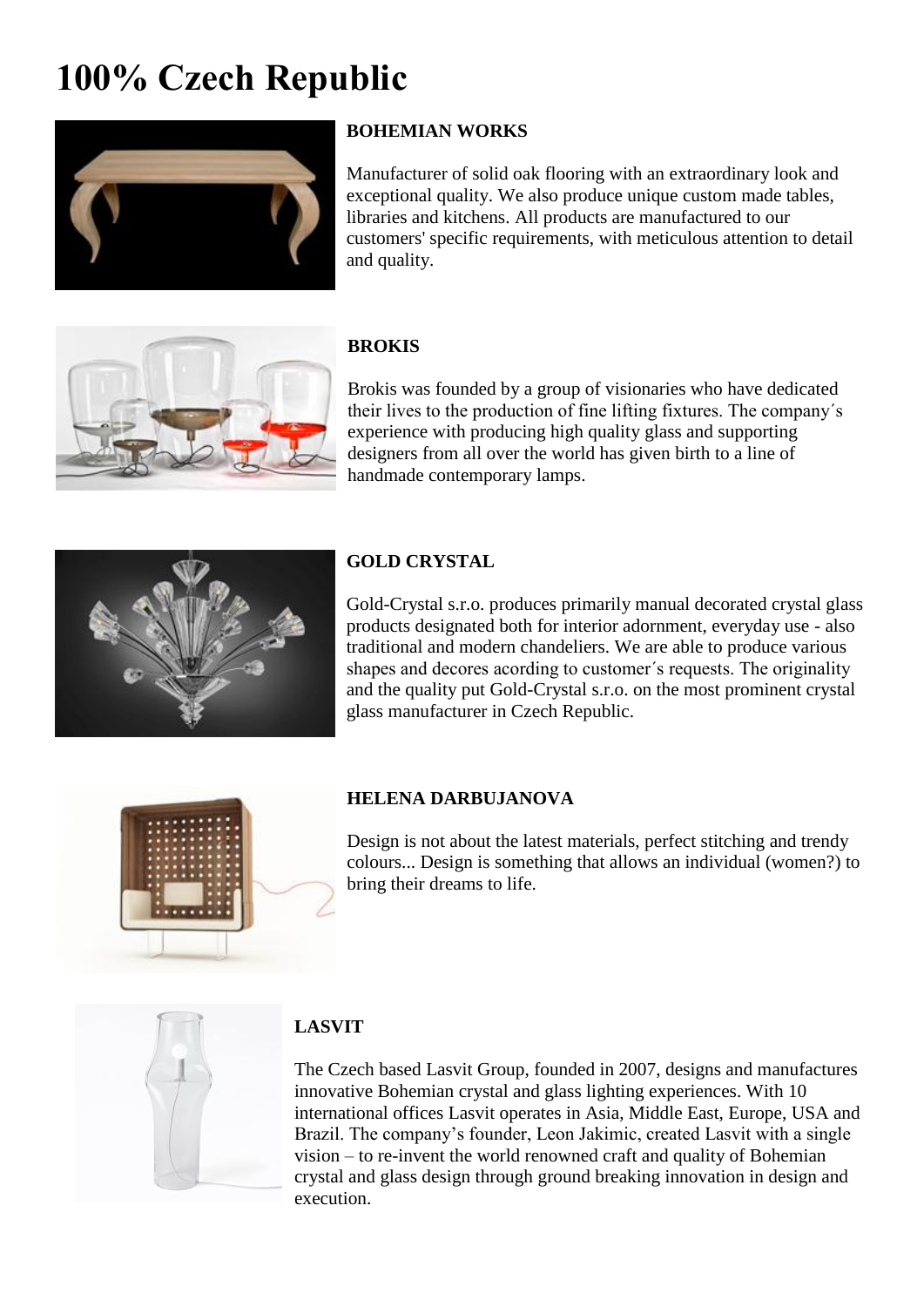

LUGI is a Czech furniture maker that produces complete custom interior solutions and a curated collection of furniture and interior accessories. LUGI co-operates internationally with a range of renowned developers, architects and designers to create products and interiors that represent a lasting value through their perfect quality and clean timeless aesthetics.



## **MEDUSE DESIGN**

**LUGI**

MEDUSE DESIGN is a trade and manufacturing company of shisha pipes based in the Czech Republic. The aim is to provide demanding customers with an unforgettable experience achieved by the unique detail, sensitive design, perfect quality and exclusivity of handmade products (especially bohemian glass), along with elements of playfulness and interaction. The production philosophy is based on the innovative integration of traditional handicrafts with the latest hi-tech manufacturing technologies and techniques.



## **MMCITE**

We are really pleased that our design is directed towards something as interesting as urban areas. We can offer all citizens fine quality and influence their taste without any exclusivity. For mmcité, making street furniture is nothing less than a cultural mission. We can change the face of cities by installing just a few small elements.



## **MMINTERIER**

mminterier focuses on the production of upholstered furniture for public and home interiors. Products of the company were included in the prestigious annual Hall of Fame published by Red Dot Design Museum in Essen.

Their extensive production programme includes tens of models, which are characterized by simplicity, clear elegance, and variability. During the development of its products mminterier cooperates not

only with many excellent Czech designers, such as Jiri Pelcl, Radim Babak, Rene Sulc, Jan Ctvrtnik or Jerry Koza, but also with students of Academy of Arts, Architecture and Design in Prague. Using refined shape solutions, and quality materials creates timeless furniture design.